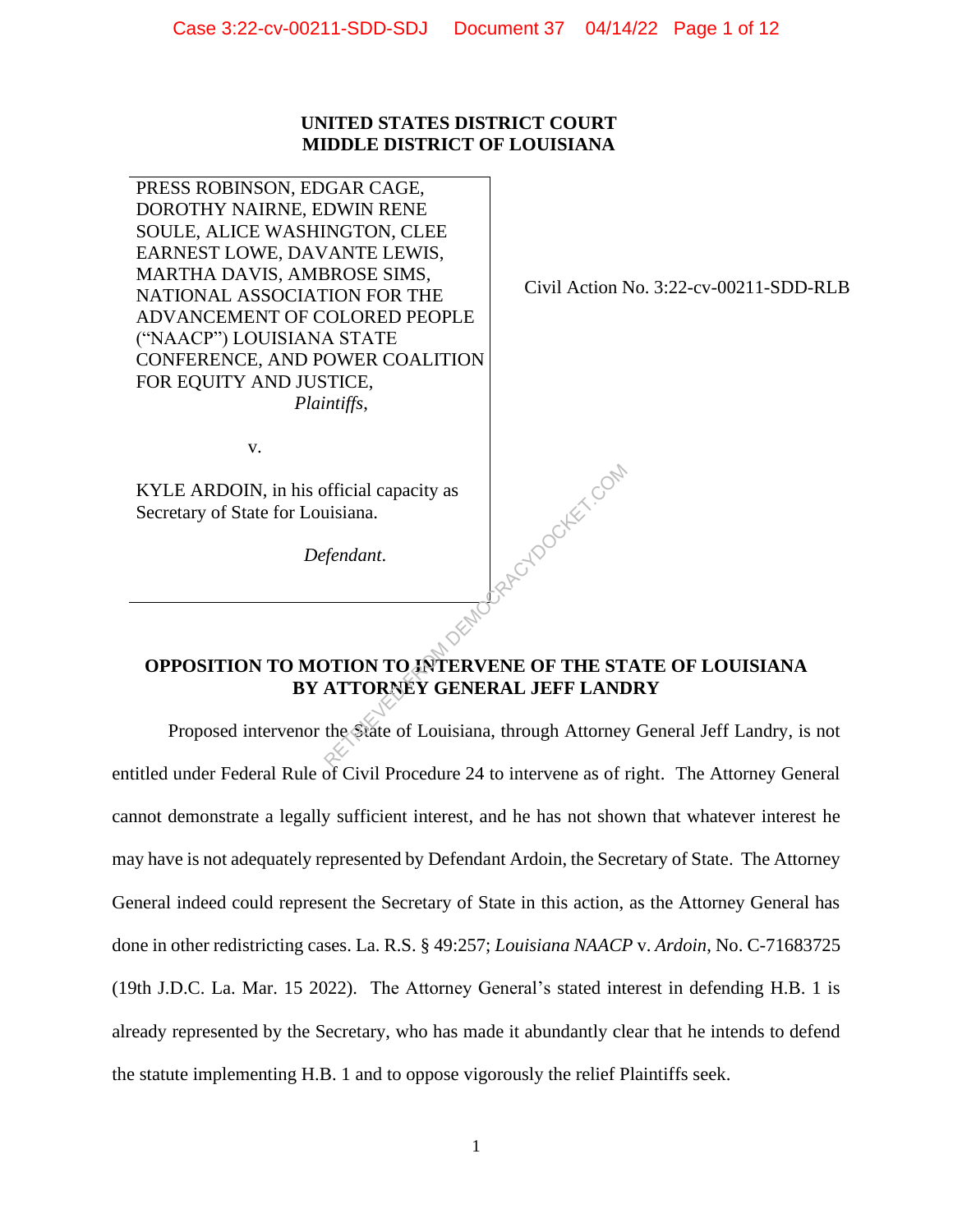Permissive intervention should also be denied here. Allowing the Attorney General to intervene would invite delay in resolving Plaintiffs' application for a preliminary injunction by allowing an additional party representing the same interest and taking identical positions to submit evidence and examine witnesses, without any showing that he has any independent interests that is not already adequately represented. The Attorney General purports to speak for the State of Louisiana, yet the Louisiana Constitution sets out that the "governor shall be the chief executive of the state" and designates the Attorney General only as a member of the state's executive body. La. Const. art. 4, §§ 1, 5. Here, Governor Edwards vetoed H.B. 1, the map Attorney General Landry is proposing (redundantly) to defend, saying that plan was "not fair to the people of Louisiana and does not meet the standards set forth in the federal Voting Rights Act." Office of the Governor, La., Veto of House Bill 1 of the 2022 First Extraordinary Session (Mar. 9, 2022), https://gov.louisiana.gov/assets/docs/Letters/Schexnayder Ltr20220309VetoHB1.pdf. For these reasons, and those described more fully below, intervention by the State of Louisiana through Attorney General Jeff Landry should be denied.<sup>1</sup> dantly) to defend, saying that plan was<br>t the standards set forth in the federal V<br>House Bill 1 of the 2022 First Extraordin<br>ets/docs/Letters/Schexnayder Ltr202203<br>d more fully below, intervention by the<br>y should be denied

## **BACKGROUND**

Louisiana's 2022 congressional map, passed by the Louisiana legislature as H.B. 1, and adopted into Louisiana law over the veto of Governor John Bel Edwards, continues a long tradition in the state of maximizing political power for white Louisianans by disenfranchising and discriminating against Black Louisianans. The 2022 congressional map dilutes Black voting strength in violation of the Voting Rights Act of 1965 ("VRA") by "packing" large numbers of Black voters into a single majority-Black congressional district, and "cracking" the state's

<sup>&</sup>lt;sup>1</sup> Plaintiffs take no position on the Motion for Intervention by the Presiding Officers of the Louisiana Legislature.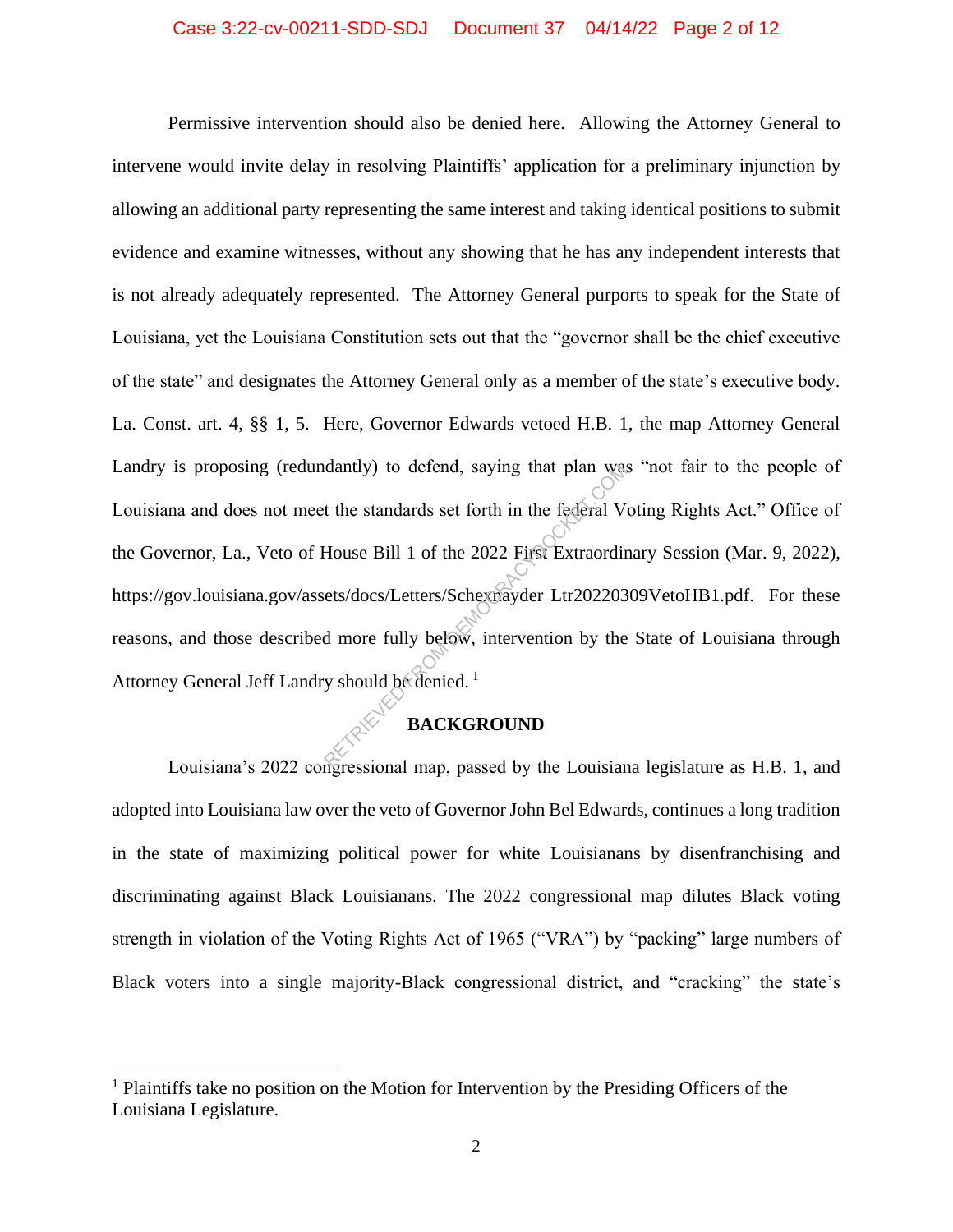#### Case 3:22-cv-00211-SDD-SDJ Document 37 04/14/22 Page 3 of 12

remaining Black voters among the other five districts, where they constitute an ineffective minority unable to participate equally in the electoral process.

Believing the legislature had failed to adopt a VRA-compliant congressional map creating two majority-Black congressional districts, Governor Edwards vetoed H.B. 1 on March 9, 2022, saying that plan "violates Section 2 of the Voting Rights Act" and "is not in line with the principle of fundamental fairness that should have driven [the redistricting] process." Office of the Governor, La., Veto of House Bill 1 of the 2022 First Extraordinary Session (Mar. 9, 2022), https://gov.louisiana.gov/assets/docs/Letters/SchexnayderLtr20220309VetoHB1.pdf. Governor Edwards' veto statement explained that in failing to enact a congressional map that complies with the Voting Rights Act, the Legislature "disregarded the shifting demographics of the state." *Id.*  On March 29, 2022, the Legislature entered into a veto session and, in a vote that broke down along racial lines, each house voted to override the Governor's veto of H.B. 1. H.B. 1 is now Louisiana's enacted congressional districting plan. Diamed that in failing to enact a congressi-<br>
Legislature "disregarded the shifting dem<br>
gislature entered into a veto session and<br>
se voted to override the Governor's veto<br>
sional districting plan.<br> **ARGUMENT**<br>
ter of rig

### **ARGUMENT**

Intervention as a matter of right is governed by Federal Rule of Civil Procedure 24(a). The party seeking intervention bears the burden of establishing her right to intervene. *Texas* v. *U.S.*, 805 F.3d 653, 657 (5th Cir. 2015); *Brumfield* v. *Dodd*, 749 F.3d 339, 341 (5th Cir. 2014). To intervene as of right, the prospective intervenor either must be entitled to intervention by an "an unconditional right to intervene [granted] by a federal statute," *see* Fed. R. Civ. P. 24(a)(1), or must meet each of the four requirements of Rule  $24(a)(2)$ : (1) the application for intervention must be timely; (2) the applicant must have an interest relating to the property or transaction which is the subject of the action; (3) the applicant must be so situated that the disposition of the action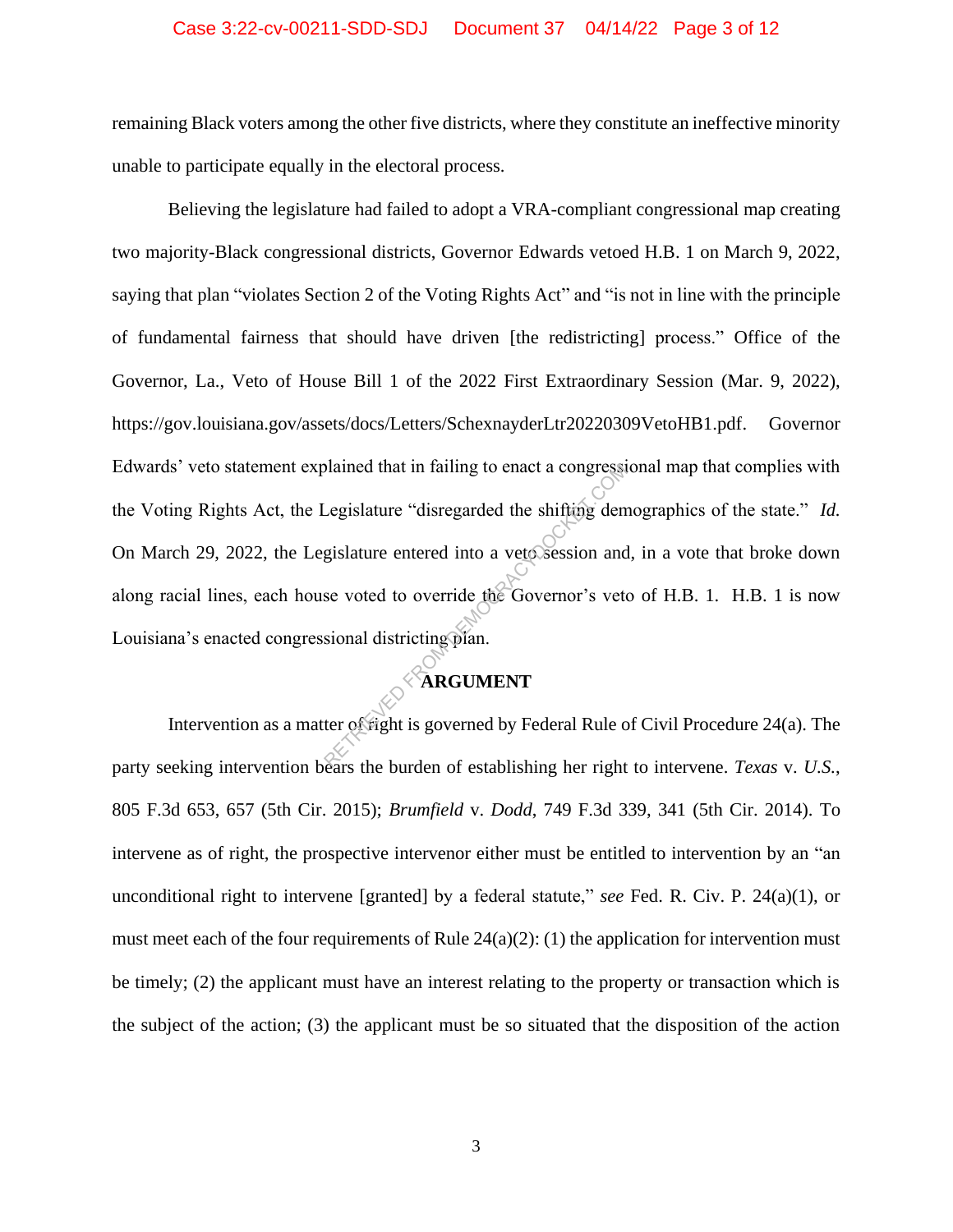may, as a practical matter, impair or impede his ability to protect that interest; (4) the applicant's interest must be inadequately represented by the existing parties to the suit.

### **I. The Attorney General Has Not Demonstrated a Right to Intervene Under Federal Rule 24(a).**

Attorney General Jeff Landry is not entitled under Federal Rule of Civil Procedure 24(a) to intervene as of right because no statute grants the Attorney General a right to intervene, he cannot demonstrate a legally sufficient interest in this case, much less one that may be impaired by any possible disposition of this litigation, and he has not shown that whatever interest he may have is inadequately represented by the Secretary.

## **A. The Attorney General Does Not Have a Legally Sufficient Interest in the Action that Will Be Impaired by the Disposition of the Case.**

Rule 24(a)(2) requires that intervenors "claim  $\lceil$  and interest relating to the property or transaction that is the subject of the action." Although there is no clear definition of the nature of the interest required for intervention as of right, the Fifth Circuit has previously interpreted Rule 24(a)(2) to require a "direct, substantial, legally protectable interest in the proceedings." *Edwards*  v. *City of Houston*, 78 F.3d 983, 1004 (5th Cir. 1996) (internal quotations omitted). The Fifth Circuit has also held that, ultimately, the "inquiry turns on whether the intervenor has a stake in the matter that goes beyond a generalized preference that the case come out a certain way." *Texas*  v. *U.S.*, 805 F.3d at 657. **Surfare a Legally Surfare a Moreover Section** Will Be Impaired by the Disposition of<br>es that intervenors "claim[] and interest<br>t of the action." Although there is no cle<br>rvention as of right, the Fifth Circuit has<br>substan

Attorney General Landry argues that he can intervene because the Louisiana Constitution designates him as "the chief legal officer" of the state and specifies that he is empowered "to institute, prosecute, or intervene in any civil action or proceeding" on behalf of a right or interest of the *State of Louisiana*. Landry Mot. to Intervene, ECF No. 30 at 4–5; *see* La. Const. Art. 4 § 8. The Attorney General claims that "[t]he State has unique sovereign interests not shared by the other parties." *Id.* at 9. The state constitution does not provide the Attorney General with an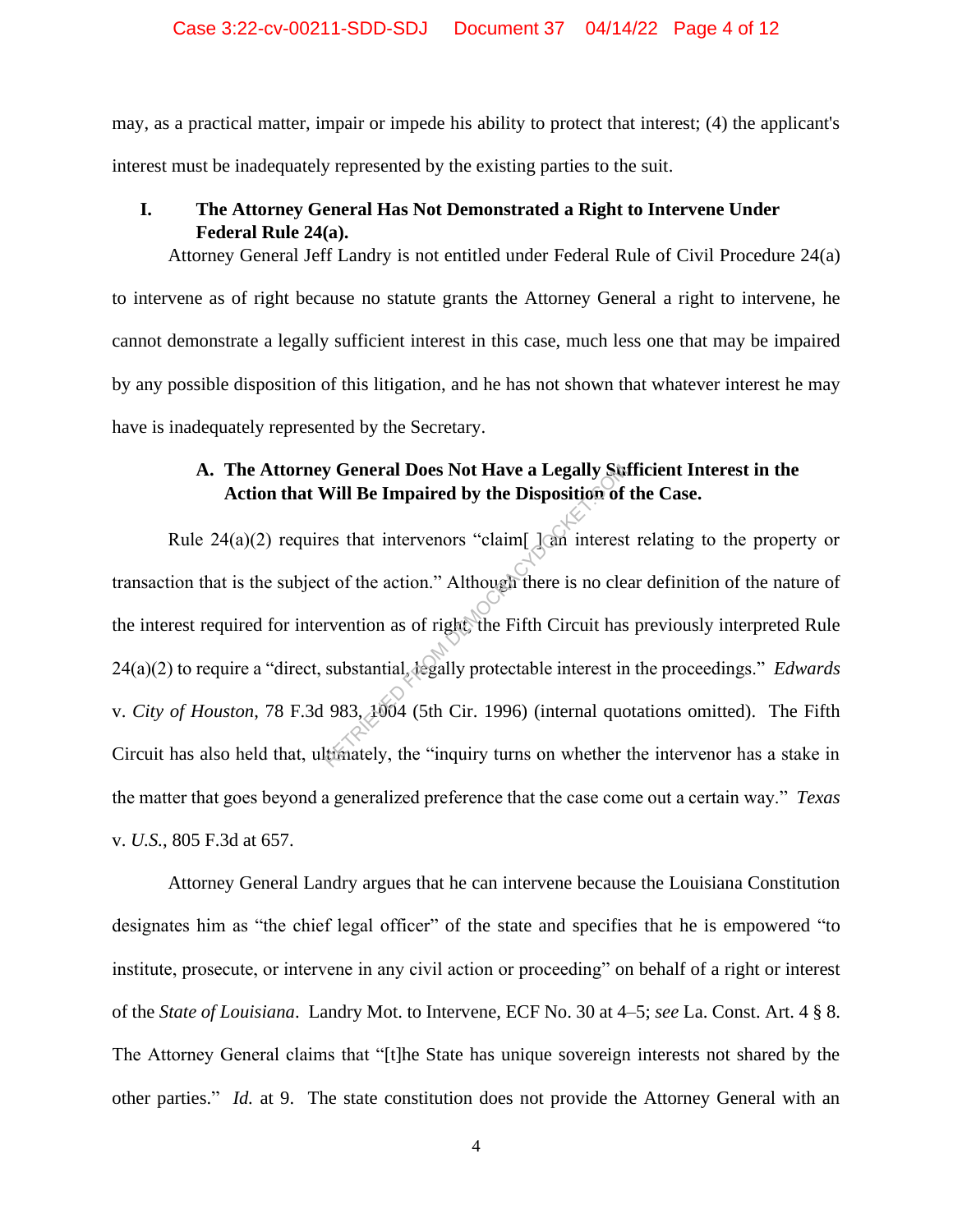#### Case 3:22-cv-00211-SDD-SDJ Document 37 04/14/22 Page 5 of 12

unconditional right to intervene guaranteed by "federal statute" or establish that the state has an interest in this matter. *See Hoffman* v. *Jindal*, 2021 WL 2333628, at \*2 (M.D. La., Jun. 8, 2021).

Attorney General Landry goes on to argue that, "in short," the Attorney General has a right to intervene to defend the constitutionality of any state law, an interest he grounds in federal and state rules of civil procedure requiring notice to the state attorney general when a state statute is challenged. Landry Mot. to Interv. at 5-6. This articulation of the state's interest is wanting. The Attorney General's assertion of a generalized interest in defending any state statute's constitutionality is at odds with the doctrinal requirement that the intervenor's interest be more specific than merely "an undifferentiated, generalized interest in the outcome of an ongoing action," which is "too porous a foundation on which to premise intervention as of right*.*" *Hoffman*, 2021 WL 2333628, at \*2 (citing *Texas* v. *U.S.*, 805 F.3d at 658, n. 3). This statement is also at odds with the reality that law-making branches of government, that is, the Governor and the Legislature, were divided over whether  $H.R.\vec{1}$ , the state law at issue in this litigation, was in the best interests of the State. and iterest in the same of the same of the same interventing *Texas* v. *U.S.*, 805 F.30 at 658, n. 3<br>aw-making branches of government, the ver whether H.B.O., the state law at issue

The Attorney General grounds his argument that the Attorney General's statutory role in election administration as the legal representative of various entities, most of which are not parties to this litigation, warrants intervention as of right. Landry Mot. to Interv. at 7 (Attorney General serves as legal counsel to state and parish election boards and reviews election-related rules, regulations, and forms issued by the Secretary of State). The Attorney General fails to explain how whatever interests these statutory responsibilities confer could in any way be impaired by any possible outcome in this litigation. Moreover, these statutes at best establish an interest on the part of the *Attorney General*; they do not establish that the *state*'s interests are at risk in this litigation, and it is purportedly to protect the state's interests, not his own, that the Attorney General seeks to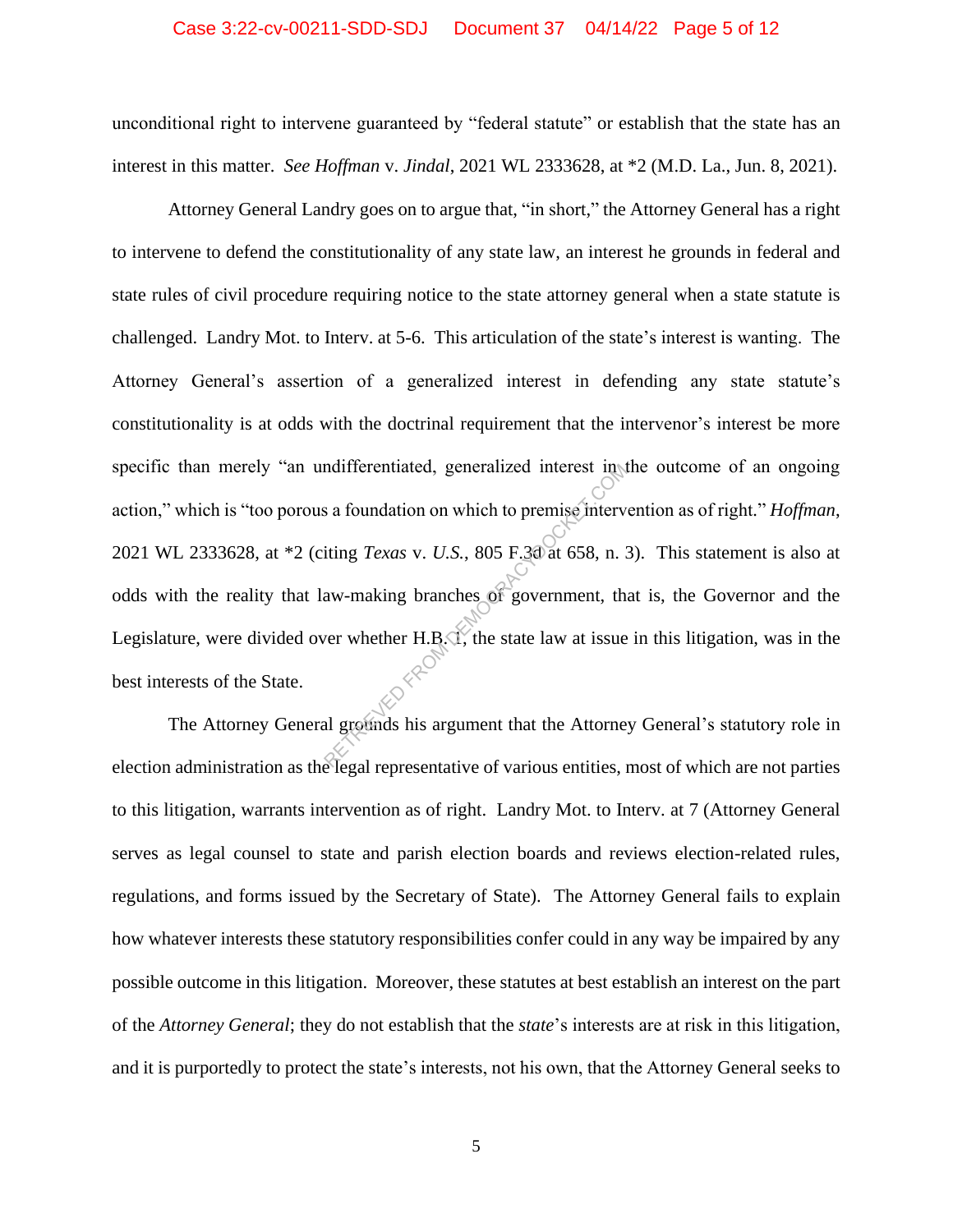#### Case 3:22-cv-00211-SDD-SDJ Document 37 04/14/22 Page 6 of 12

intervene. It is worth noting that Plaintiffs have not challenged the *constitutionality* of H.B. 1; Plaintiffs have only claimed entitlement to relief under a federal statute, Section 2 of the Voting Rights Act.

In addition, it is not clear how being allowed to intervene in these proceedings would concretely affect the state's purported interest, since Attorney General Landry's office can already represent—and in related state court proceedings, did represent—Defendant Secretary of State Kyle Ardoin. *See Louisiana NAACP* v. *Ardoin*, No. C-71683725 (19th J.D.C. La. Mar. 15 2022); *see also Hoffman*, 2021 WL 2333628, at \*3.

## **B. The Attorney General's Interests are Adequately Represented By the Secretary.**

The Attorney General's interests are adequately represented by the Secretary, the state's chief elections official, and an elected member of the Executive Branch of the State of Louisiana. In the Fifth Circuit, adequate representation is proven when "the would-be intervenor has the same ultimate objective as a party to the lawsuit.<sup>9</sup> *Edwards*, 78 F.3d at 1005. Where the intervenor has the same ultimate objective as a party to the lawsuit, the applicant for intervention must show adversity of interest, collusion, or nonfeasance on the part of the existing party to overcome the presumption. *Id.* (quoting *United States* v. *Franklin Parish Sch. Bd.*, 47 F.3d 755, 757 (5th Cir. 1995)). W General's Interests are Adequately<br>al's interests are adequately represented<br>an elected member of the Executive Branches<br>representation is proven when "the woull<br>to the lawsuit, Tames are a party to the lawsuit, the appl

The Attorney General's generalized interests in upholding H.B. 1 are adequately represented by Defendant Kyle Ardoin. Defendant Ardoin has represented the interests of the Secretary of State and other executive officers in other redistricting cases before courts in Louisiana. La. R.S. § 49:257; *Louisiana NAACP v. Ardoin*, No. C-71683725 (19th J.D.C. La. Mar. 15, 2022). Plaintiffs have challenged H.B. 1 on statutory, not constitutional grounds, rendering any unique interest of the Attorney General fictional at best. The Attorney General has submitted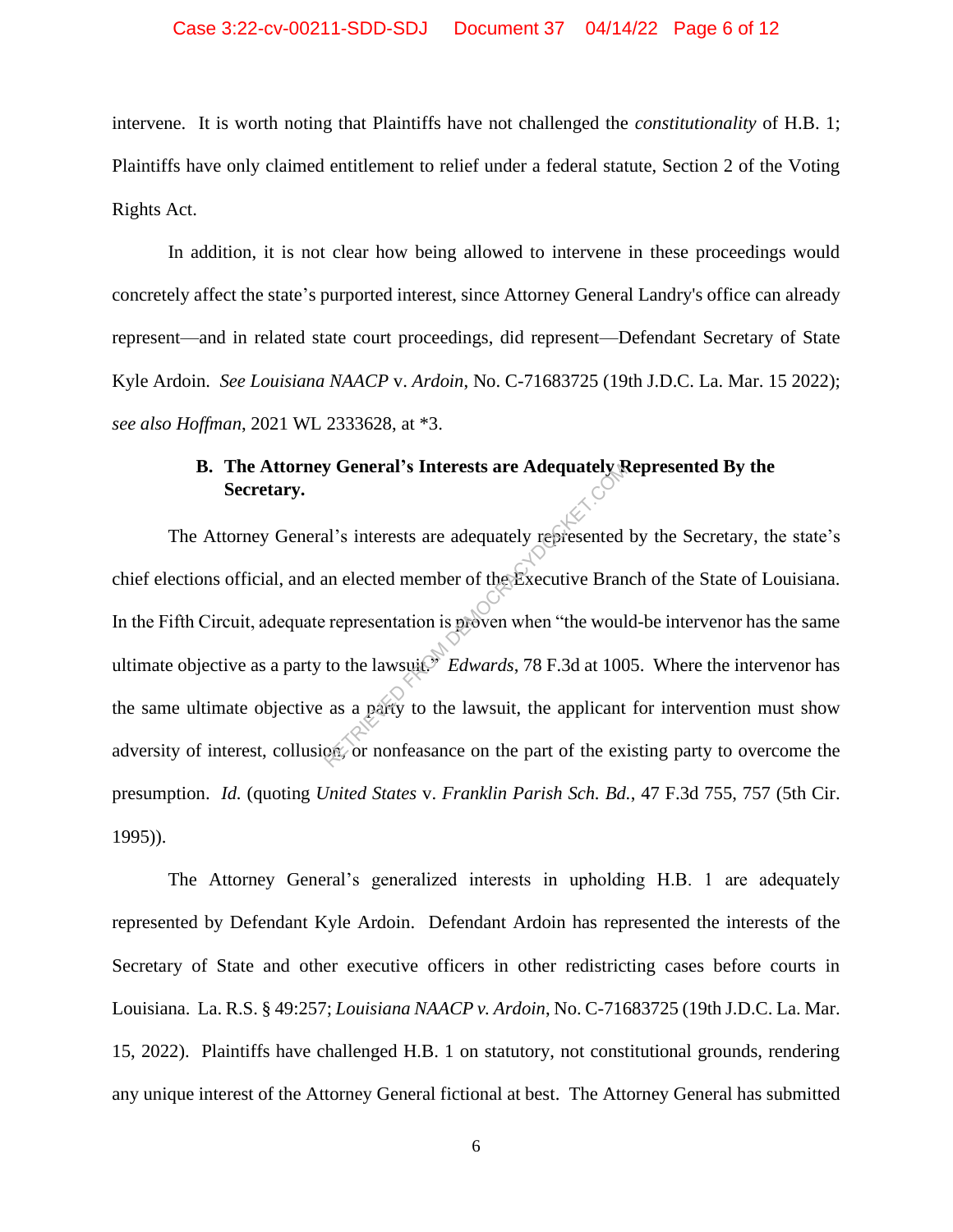#### Case 3:22-cv-00211-SDD-SDJ Document 37 04/14/22 Page 7 of 12

zero evidence to demonstrate that the interests of the State will not be adequately represented by the Secretary of State. Indeed, as discussed earlier, the Attorney General could represent the Secretary of State in this action, as he has done in prior redistricting cases.

## **II. Attorney General Jeff Landry Should Be Denied Permissive Intervention in this Case.**

The Attorney General should be denied permissive intervention. Federal Rule of Civil Procedure 24(b)(1) provides that "[o]n timely motion, the court may permit anyone to intervene who: (A) is given a conditional right to intervene by a federal statute; or (B) has a claim or defense that shares with the main action a common question of law or fact." "In exercising its discretion, the court must consider whether the intervention will unduly delay or prejudice the adjudication of the original parties' rights." Fed. R. Civ. P. 24(b)(3). "[T]he case for permissive intervention disappears" when a proposed intervenor fails to vercome the presumption of adequate representation by the government." *Planned Parenthood of Wisconsin* v. *Kaul*, 942 F.3d 793, 797, 804 (7th Cir. 2019) (denying intervention despite Wisconsin statute permitting legislative intervention as of right in federal court) (internal citation and quotations omitted); *Menominee Indian Tribe of Wis*. v. *Thompson*, 164 F.R.D. 672, 678 (W.D. Wis. 1996). Example 11 and the intervention will unduly delay of<br>
S." Fed. R. Civ. P. 24(b)(3). "[T] he case<br>
sed intervention fails to covercome the<br>
ment." Planned Parenthood of Wisconsin<br>
ving intervention despite Wisconsin st<br>
ed

Permissive intervention is inappropriate here because the Attorney General's intervention will cause undue delay and prejudice the adjudication of the original parties' rights. Although there is time for this Court to issue an order remedying the harm Plaintiffs allege, time is of the essence as Defendants' statements at the status conference before the Court on April 14, 2022, make clear. Given the upcoming candidate qualifying period, the approaching primary election in November, and the statements of Defendants and the Attorney General before this Court, allowing the Attorney General to participate in these proceedings, including by submitting evidence and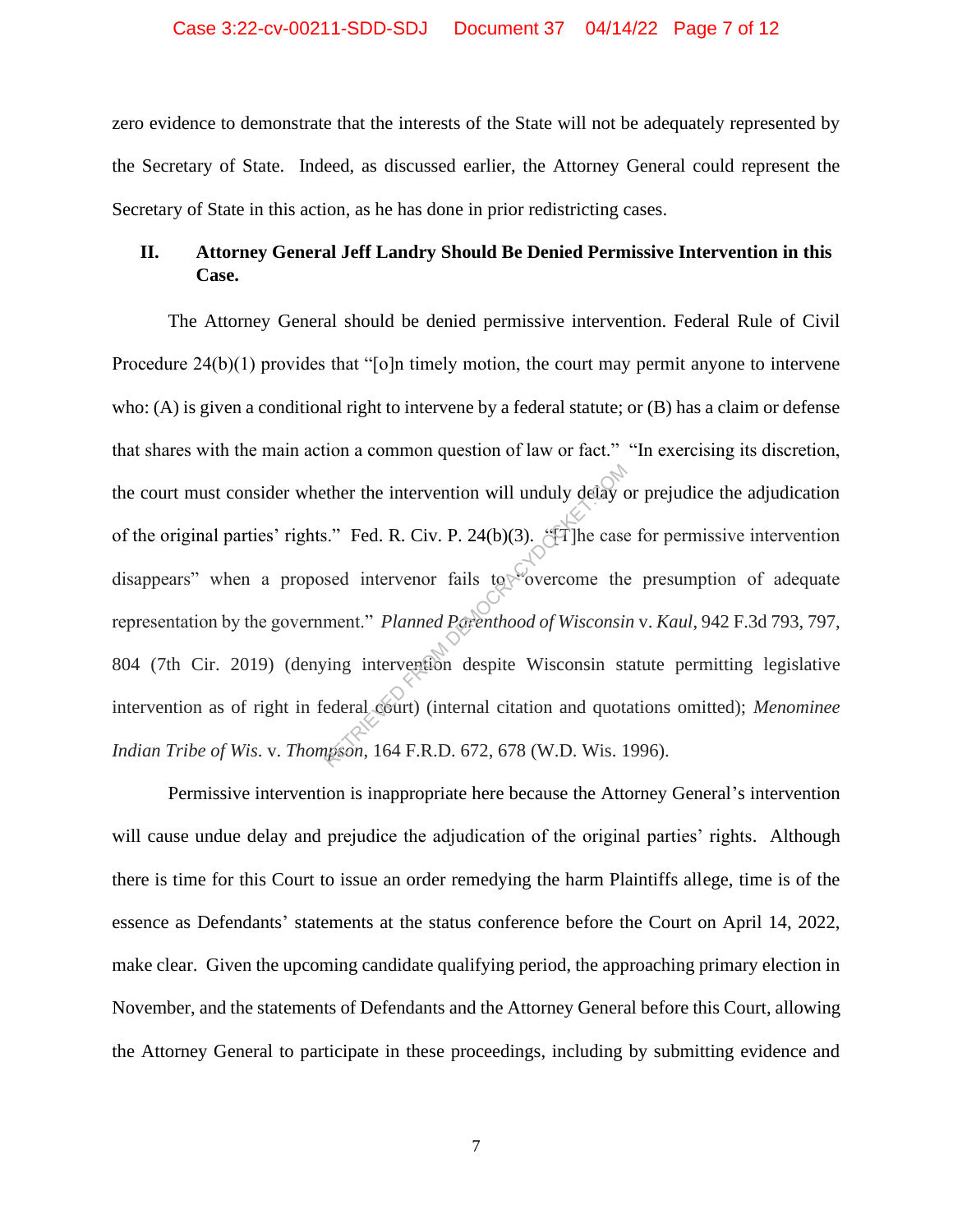#### Case 3:22-cv-00211-SDD-SDJ Document 37 04/14/22 Page 8 of 12

examining witnesses, with no showing that he has any independent interests that are not already adequately represented, threatens to derail the schedule the Court has set in this case.

The Attorney General has purported to represent the "State of Louisiana," yet the Louisiana Constitution sets out that the "governor shall be the chief executive of the state" and makes the attorney general only a member of the state's executive body. La. Const. art. 4 §§ 1, 5. Here, the Secretary of State, listed before the Attorney General in the Constitution's discussion of the composition of the executive branch of the state, is named as a defendant in this action. La. Const. art. 4 § 1 ("The executive branch shall consist of the governor, lieutenant governor, secretary of state, attorney general, treasurer, commissioner of agriculture, commissioner of insurance, superintendent of education, commissioner of elections, and all other executive offices, agencies, and instrumentalities of the state."). More importantly, the "chief executive officer of the state" has made clear that the Attorney General's view of the state's interests is not shared by the entirety of Louisiana's Executive Branch. La. Const. art. 4, §5; Office of the Governor, La., Veto of House Bill 1 of the 2022 First Extraordinary Session (Mar. 9, 2022), https://gov.louisiana.gov/ assets/docs/Letters/SchexnayderLtr20220309VetoHB1.pdf. asurer, commissioner of agriculture, commissioner of elections, and all other<br>state."). More importantly the "chief ex<br>ney General's view of the state's interests<br>anch. La. Const. art. 4, §5; Office of the C<br>Extraordinary

For the foregoing reasons, the motion to intervene by the Attorney General should be denied.

Dated: 14 April 2022 By: */s/Kathryn C. Sadasivan*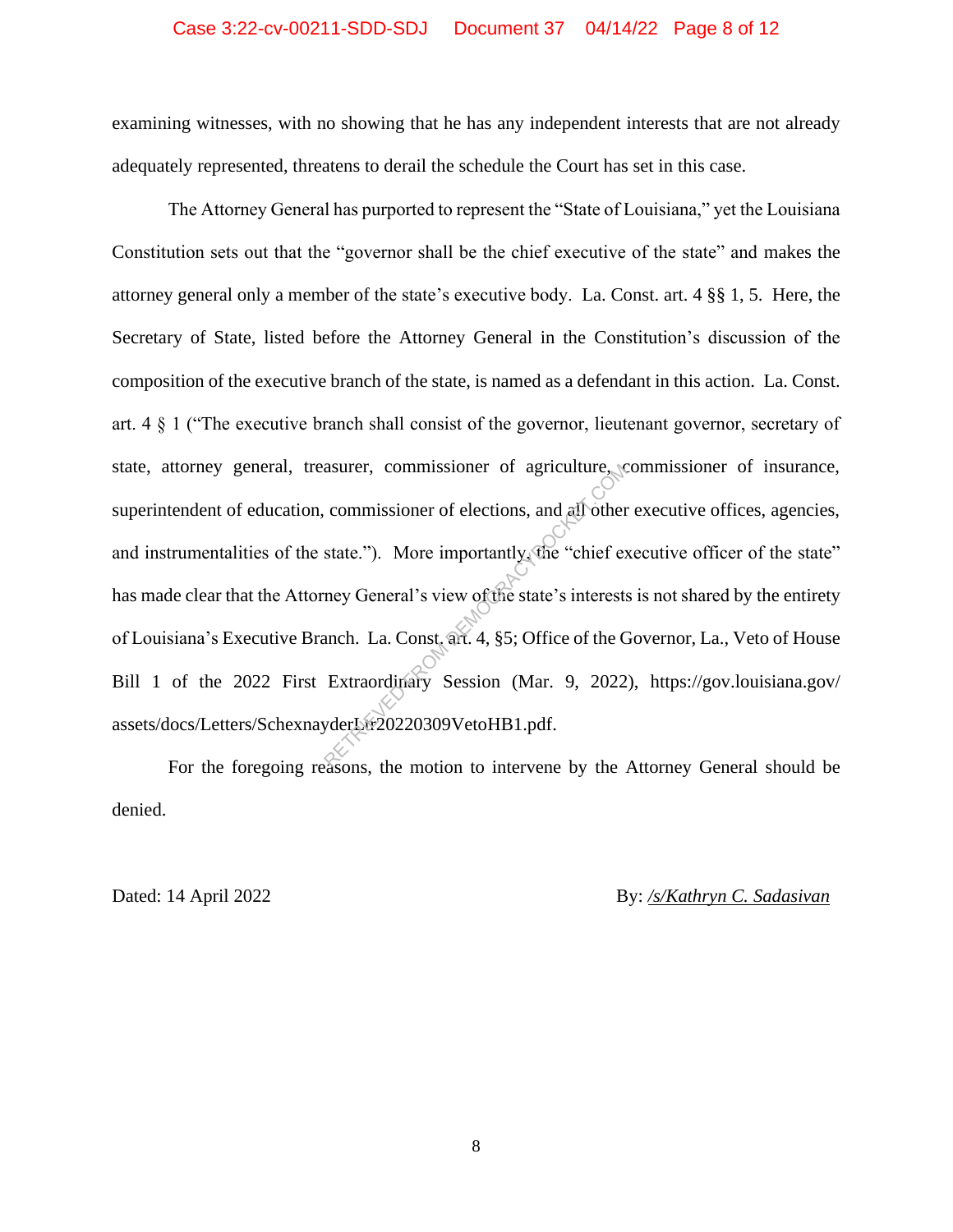Leah Aden (admitted *pro hac vice*) Stuart Naifeh (admitted *pro hac vice*) Kathryn Sadasivan (admitted *pro hac vice*) Victoria Wenger (admitted *pro hac vice*) NAACP Legal Defense and Educational Fund, Inc. 40 Rector Street, 5th Floor New York, NY 10006 Tel: (212) 965-2200 laden@naacpldf.org snaifeh@naacpldf.org

ksadasivan@naacpldf.org vwenger@naacpldf.org

R. Jared Evans\* Sara Rohani\* NAACP Legal Defense and Educational Fund, Inc. 700 14th Street N.W. Ste. 600 Washington, DC 20005 Tel: (202) 682-1300 jevans@naacpldf.org srohani@naacpldf.org

Nora Ahmed (admitted *pro hac vice*) Megan E. Snider LA. Bar No. 33382 ACLU Foundation of Louisiana 1340 Poydras St, Ste. 2160 New Orleans, LA 70112 Tel: (504) 522-0628 nahmed@laaclu.org msnider@laaclu.org

Tracie Washington LA. Bar No. 25925 Louisiana Justice Institute Suite 132 3157 Gentilly Blvd New Orleans LA, 70122 Tel: (504) 872-9134 tracie.washington.esq@gmail.com Robert A. Atkins (admitted *pro hac vice*) Yahonnes Cleary (admitted *pro hac vice*) Jonathan H. Hurwitz (admitted *pro hac vice*) Daniel S. Sinnreich (admitted *pro hac vice*) Amitav Chakraborty (admitted *pro hac vice*) Adam P. Savitt (admitted *pro hac vice*) PAUL, WEISS, RIFKIND, WHARTON & GARRISON LLP 1285 Avenue Of The Americas, New York, NY 10019 Tel.: (212) 373-3000 Fax: (212) 757-3990 ratkins@paulweiss.com ycleary@paulweiss.com jhurwitz@paulweiss.com dsinnreich@paulweiss.com achakraborty@paulweiss.com asavitt@paulweiss.com

John Adcock Adcock Law LLC L.A. Bar No. 30372 3110 Canal Street New Orleans, LA 70119 Tel: (504) 233-3125 Fax: (504) 308-1266 jnadcock@gmail.com REDUCATION CONSUMERS ASSEMBLY CONSUMERS ACCORACY AND CONSUMERS ACCORACY AND LOCAL AND LOCAL BATTEL: (504) 233-312<br>
FROM DEMOCRACY COMPANY CONSUMERS CONSUMERS CONSUMERS CONSUMERS CONSUMERS CONSUMERS CONSUMERS CONSUMERS CON

T. Alora Thomas\* Sophia Lin Lakin\* Samantha Osaki\* American Civil Liberties Union Foundation 125 Broad Street, 18th Floor New York, NY 10004 athomas@aclu.org slakin@aclu.org sosaki@aclu.org

Sarah Brannon\* American Civil Liberties Union Foundation 915 15th St., NW Washington, DC 20005 sbrannon@aclu.org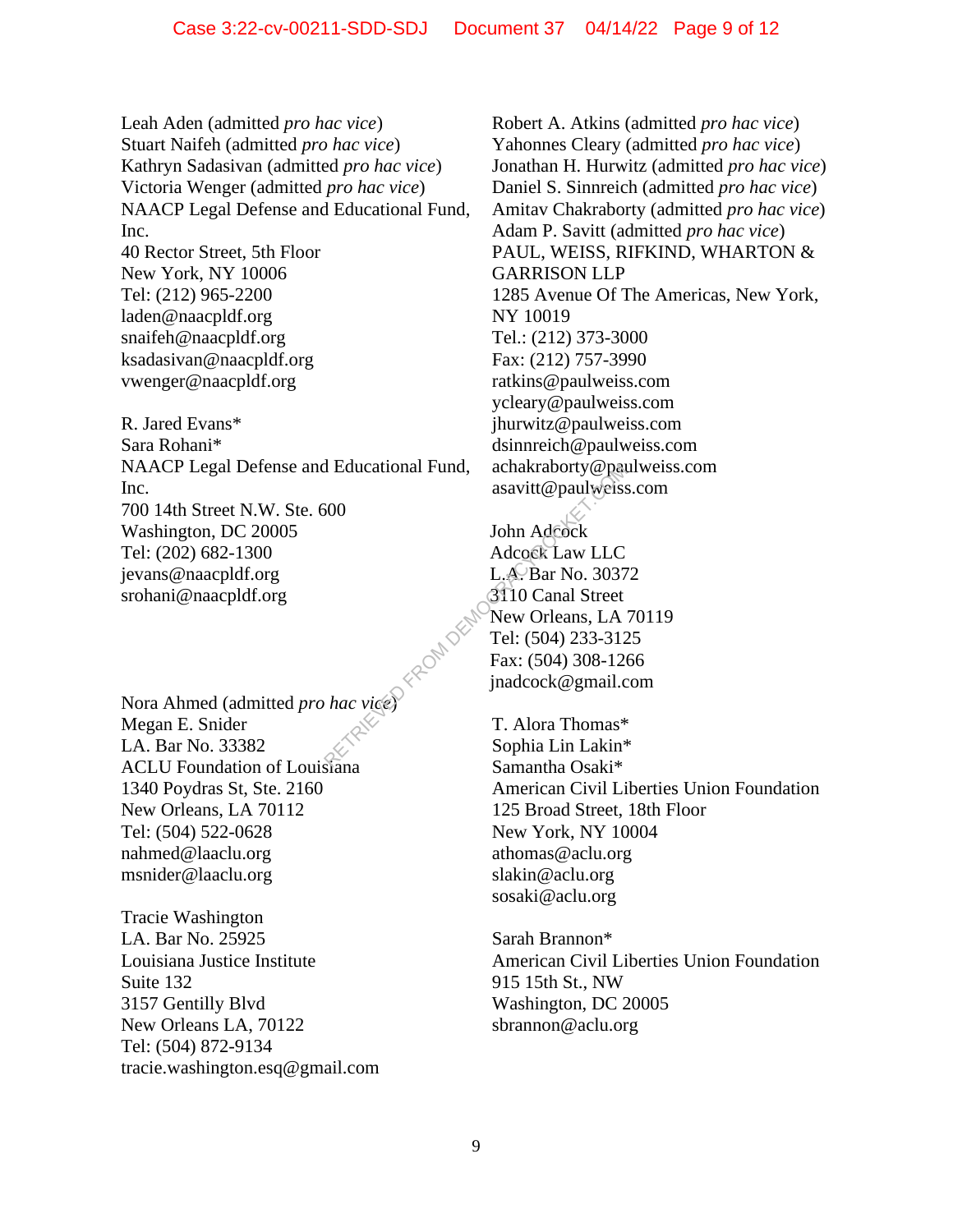*\*Pro hac vice* forthcoming

*Counsel for Plaintiffs*

RECTRIEVED FROM DEMOCRACYDOCKET.COM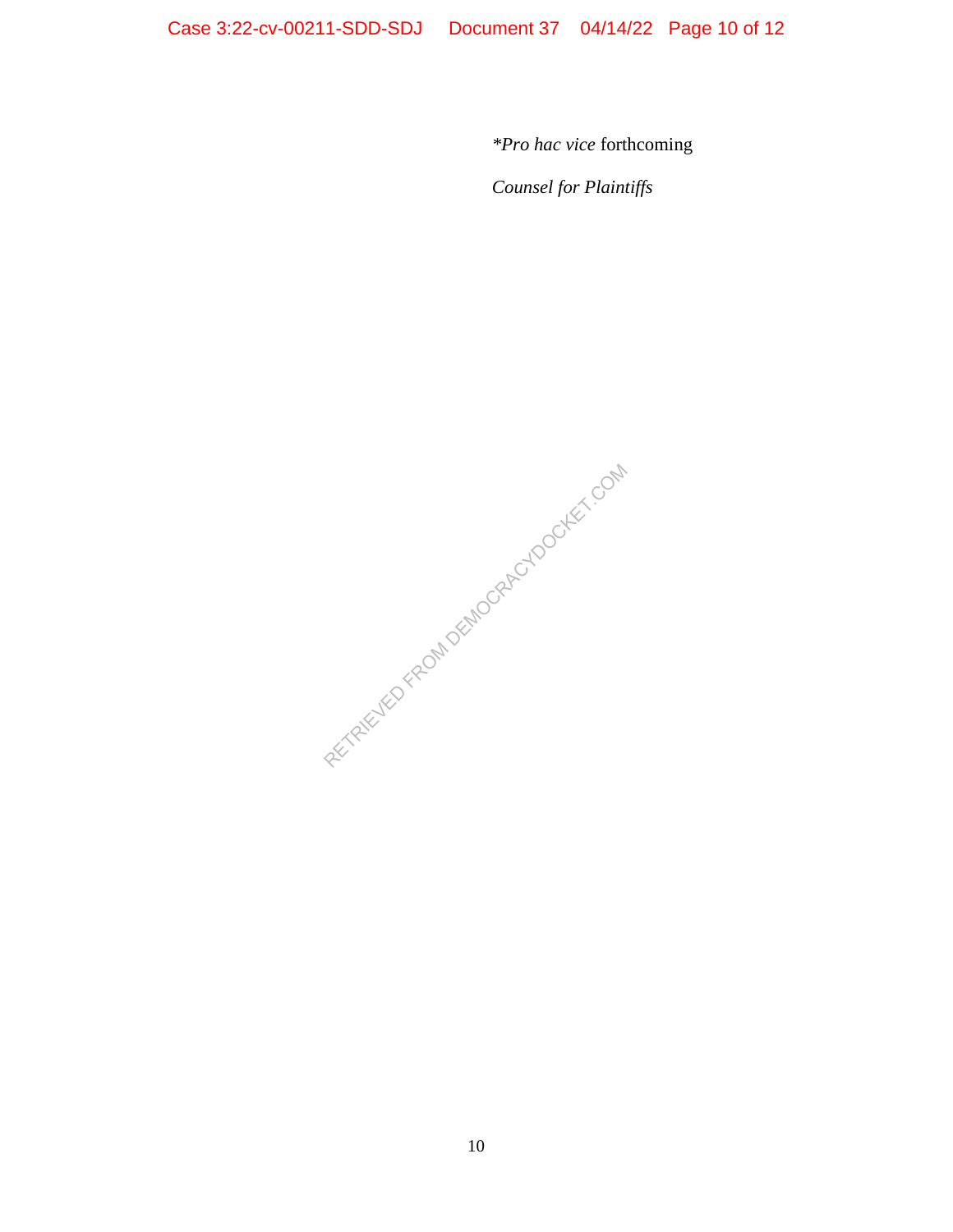# **CERTIFICATE OF SERVICE**

I hereby certify that I have electronically filed a copy of the foregoing with the Clerk of Court using the CM/ECF system which provides electronic notice of filing to all counsel of record.

This the 14th day of April 2022.

*/s/ Kathryn C. Sadasivan*

COUNSEL FOR PLAINTIFFS

RETRIEVED FROM DEMOCRACYDOCKET.COM